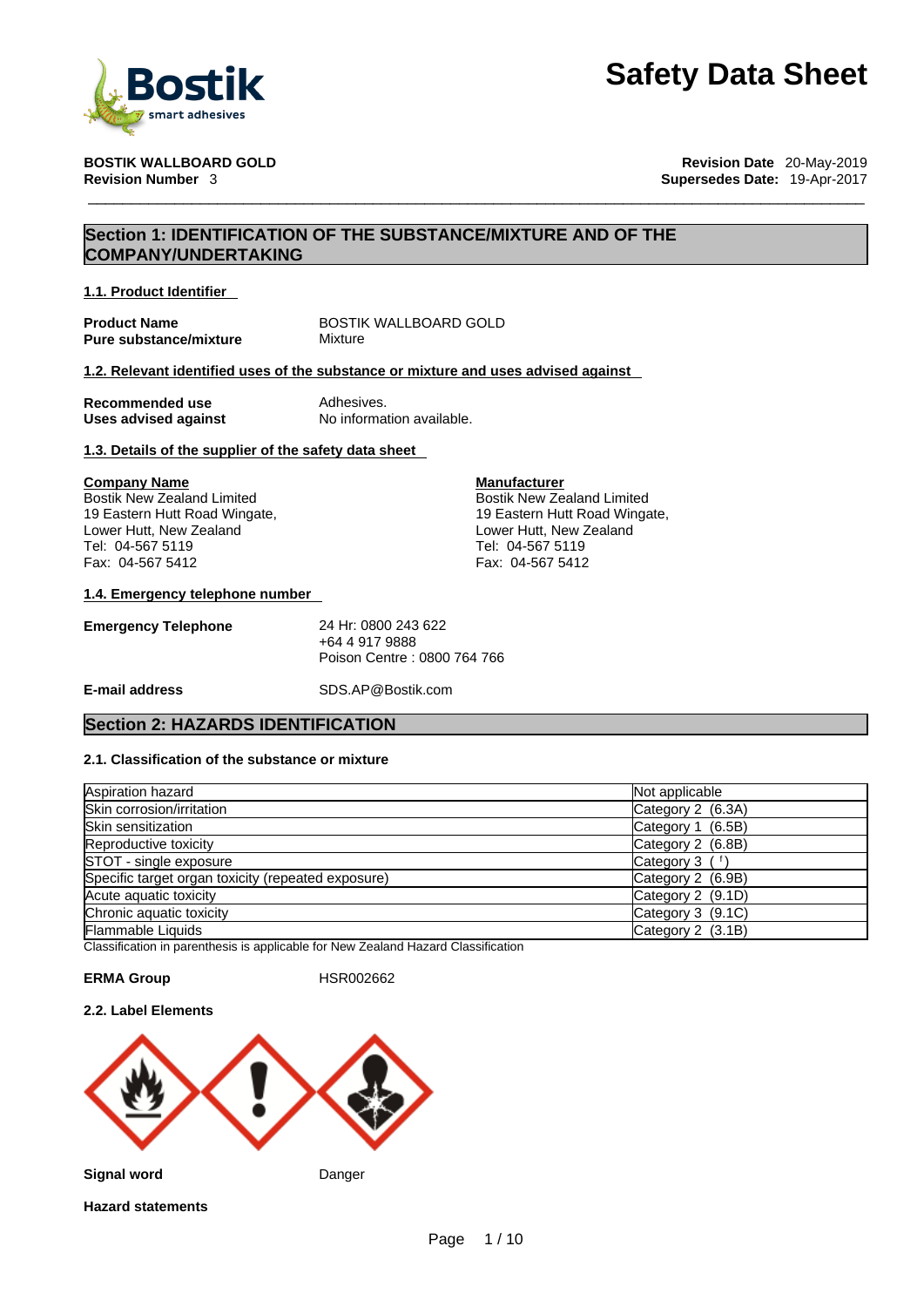- H336 May cause drowsiness or dizziness
- H361 Suspected of damaging fertility or the unborn child
- H317 May cause an allergic skin reaction
- H401 Toxic to aquatic life
- H412 Harmful to aquatic life with long lasting effects
- H373 May cause damage to organs through prolonged or repeated exposure
- H315 Causes skin irritation
- H225 Highly flammable liquid and vapor

### **Precautionary Statements - Prevention**

P201 - Obtain special instructions before use

- P202 Do not handle until all safety precautions have been read and understood
- P281 Use personal protective equipment as required
- P264 Wash face, hands and any exposed skin thoroughly after handling
- P272 Contaminated work clothing should not be allowed out of the workplace
- P280 Wear protective gloves
- P260 Do not breathe dust/fume/gas/mist/vapors/spray
- P271 Use only outdoors or in a well-ventilated area
- P273 Avoid release to the environment
- P210 Keep away from heat, hot surfaces, sparks, open flames and other ignition sources. No smoking
- P233 Keep container tightly closed
- P240 Ground/bond container and receiving equipment
- P241 Use explosion-proof electrical/ ventilating/ lighting/ equipment
- P242 Use only non-sparking tools
- P243 Take precautionary measures against static discharge
- P235 Keep cool

### **Precautionary Statements - Response**

P321 - Specific treatment (see supplemental first aid instructions on this label)

### **Inhalation**

P304 + P340 - IF INHALED: Remove victim to fresh air and keep atrest in a position comfortable for breathing

**Skin**

P333 + P313 - If skin irritation or rash occurs: Get medical advice/attention

P303 + P361 + P353 - IF ON SKIN (or hair): Remove/Take off immediately all contaminated clothing. Rinse skin with

water/shower

P363 - Wash contaminated clothing before reuse

**Fire**

In case of fire: Use CO2, dry chemical, or foam to extinguish

**Precautionary Statements - Storage**

P405 - Store locked up

P403 + P233 - Store in a well-ventilated place. Keep container tightly closed

**Precautionary Statements - Disposal**

P501 - Dispose of contents/ container to an approved waste disposal plant

### **2.3. Other Hazards**

### **Section 3: COMPOSITION/INFORMATION ON INGREDIENTS**

### **3.1 Substances**

Mixture

### **3.2 Mixtures**

| <b>Chemical name</b> | <b>CAS No.</b> | Weight-%  |
|----------------------|----------------|-----------|
| Toluene              | 108-88-3       | $40 - 80$ |
| Cyclohexane          | 110-82-7       | $1 - 3$   |
| Zinc oxide           | 1314-13-2      | $0.1 - 1$ |
| Tall oil rosin       | 8052-10-6      | $0.1 - 1$ |
| Hexane               | 110-54-3       | $0.1 - 1$ |
| 4-tert-Butylphenol   | 98-54-4        | $0.1 - 1$ |

*\*\*\* Any remaining ingredients are not hazardous* 

### **Section 4: FIRST AID MEASURES**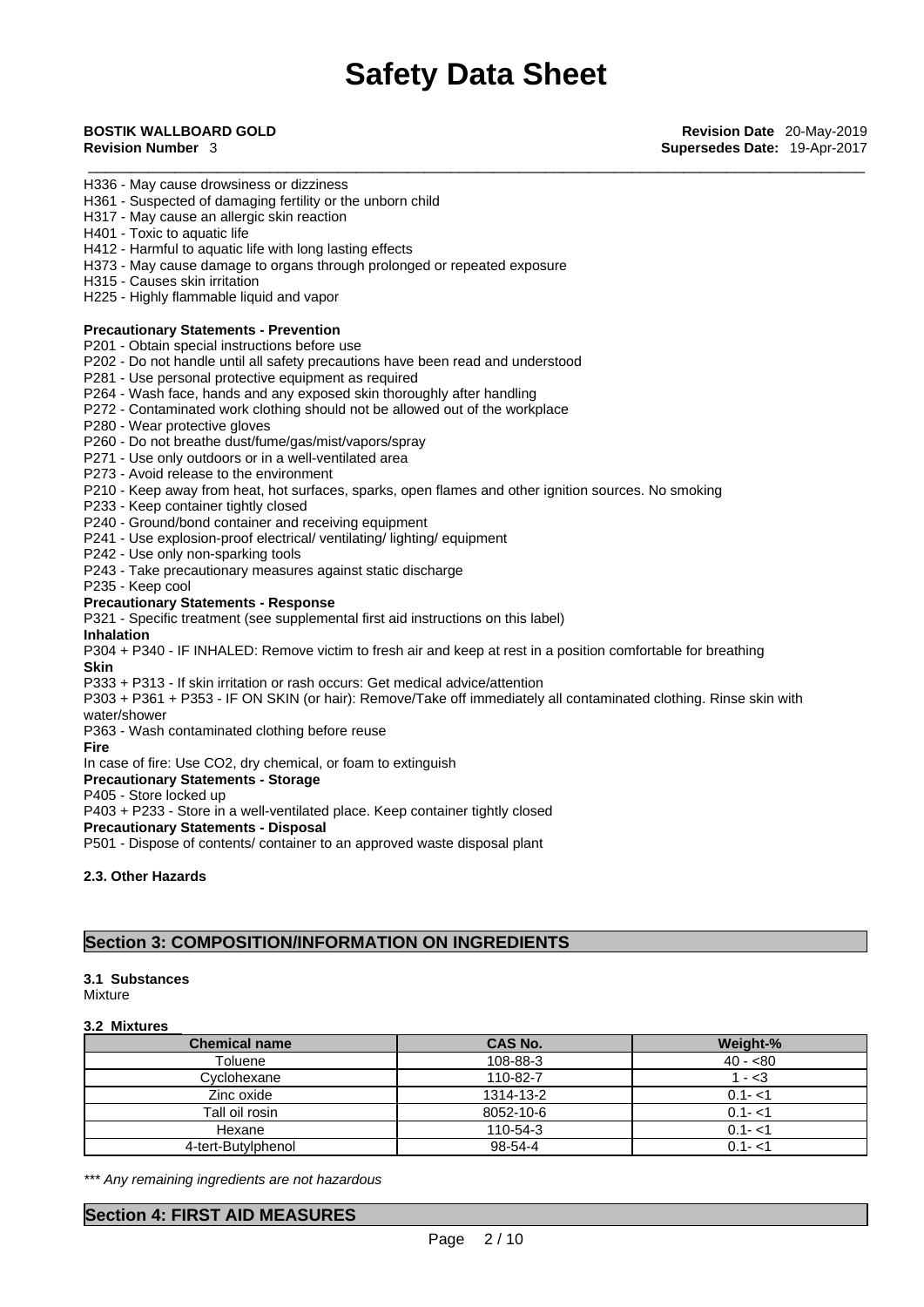### **4.1. Description of first aid measures**

| <b>General advice</b>                    | If medical advice is needed, have product container or label at hand.                                                                                                                            |  |  |
|------------------------------------------|--------------------------------------------------------------------------------------------------------------------------------------------------------------------------------------------------|--|--|
| <b>Inhalation</b>                        | Remove to fresh air.                                                                                                                                                                             |  |  |
| <b>Skin contact</b>                      | Wash with plenty of soap and water. If skin irritation occurs: Get medical<br>advice/attention.                                                                                                  |  |  |
| Eye contact                              | Rinse immediately with plenty of water, also under the eyelids, for at least 15 minutes.<br>Remove contact lenses, if present and easy to do. Continue rinsing. Call a physician<br>immediately. |  |  |
| Ingestion                                | If swallowed, do not induce vomiting: seek medical advice immediately and show this<br>container or label.                                                                                       |  |  |
| Self-protection of the first aider       | Use personal protection recommended in Section 8. Isolate the hazard area and deny<br>entry to unnecessary and unprotected personnel                                                             |  |  |
|                                          | 4.2. Most important symptoms and effects, both acute and delayed                                                                                                                                 |  |  |
| <b>Symptoms</b>                          | None known.                                                                                                                                                                                      |  |  |
|                                          | 4.3. Indication of any immediate medical attention and special treatment needed                                                                                                                  |  |  |
| Note to physicians                       | Treat symptomatically.                                                                                                                                                                           |  |  |
| 4.4. Reference to Other Sections         |                                                                                                                                                                                                  |  |  |
| <b>Reference to other sections</b>       | See Section 12: ECOLOGICAL INFORMATION, Section 7: HANDLING AND<br>STORAGE, Section 8: EXPOSURE CONTROLS/PERSONAL PROTECTION.                                                                    |  |  |
| <b>Section 5: FIRE-FIGHTING MEASURES</b> |                                                                                                                                                                                                  |  |  |

### **5.1. Extinguishing media**

| Suitable extinguishing media                               | Use CO2, dry chemical, or foam. Move containers from fire area if you can do it without<br>risk.                 |
|------------------------------------------------------------|------------------------------------------------------------------------------------------------------------------|
| Unsuitable extinguishing media                             | No information available.                                                                                        |
| 5.2. Special hazards arising from the substance or mixture |                                                                                                                  |
| chemical                                                   | Specific hazards arising from the Carbon monoxide, carbon dioxide and unburned hydrocarbons (smoke).             |
| <b>Hazardous Combustion</b><br><b>Products</b>             | Carbon oxides.                                                                                                   |
| 5.3. Advice for firefighters                               |                                                                                                                  |
|                                                            | <b>Concident protective equipment for Most colf contained bractbing apparatue for fire fighting if pecoecany</b> |

**Special protective equipment for** Wear self contained breathing apparatus for fire fighting if necessary.

**fire-fighters**

### **Section 6: ACCIDENTAL RELEASE MEASURES**

### **6.1. Personal precautions, protective equipment and emergency procedures**

| <b>Personal precautions</b> | Remove all sources of ignition. Evacuate personnel to safe areas. Ensure adequate<br>ventilation, especially in confined areas. |
|-----------------------------|---------------------------------------------------------------------------------------------------------------------------------|
| <b>Other information</b>    | Water spray may reduce vapor; but may not prevent ignition in closed spaces.                                                    |
| For emergency responders    | Use personal protection recommended in Section 8. Isolate the hazard area and deny<br>3/10<br>Page                              |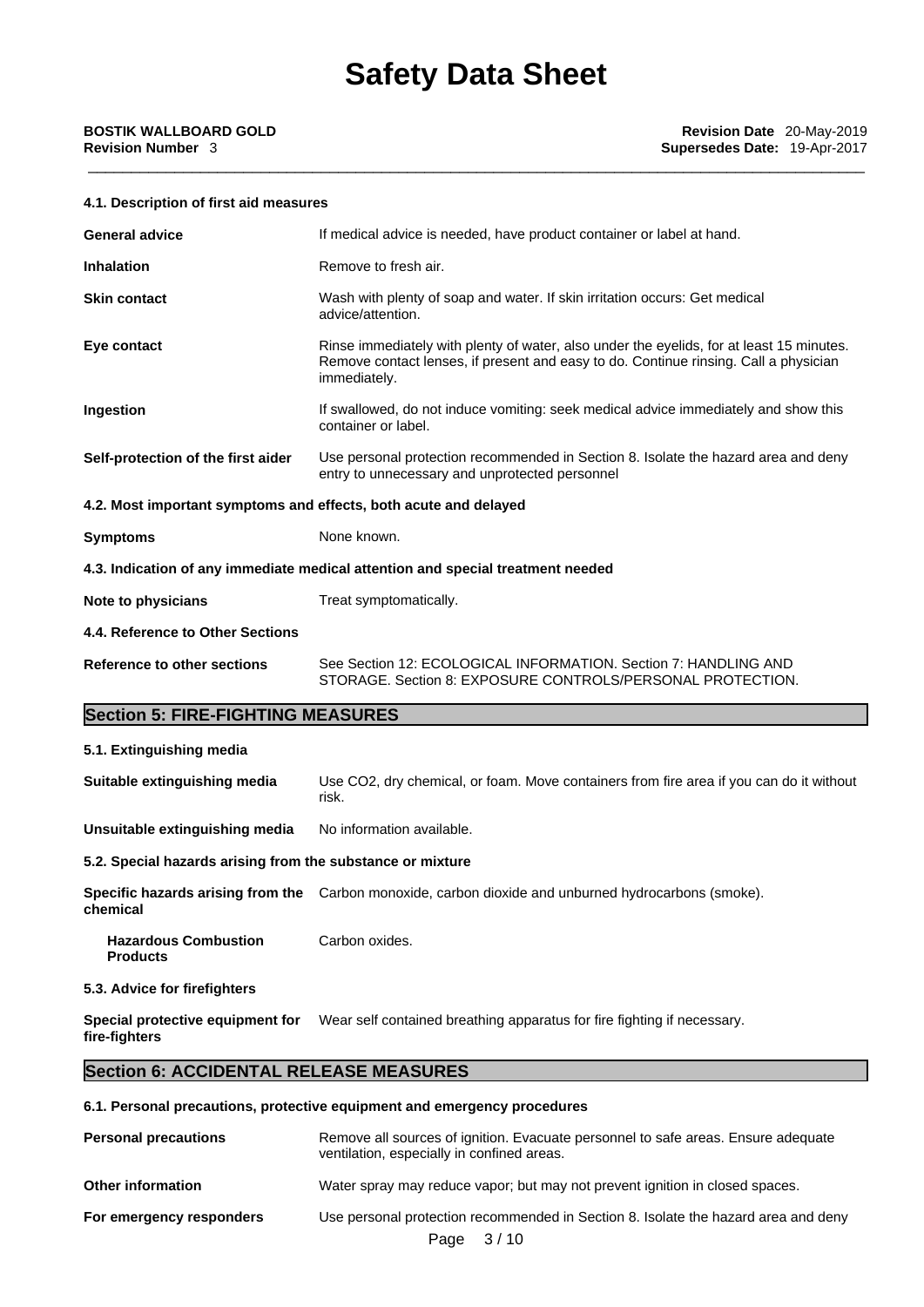|                          | BOSTIK WALLBOARD GOLD |
|--------------------------|-----------------------|
| <b>Revision Number</b> 3 |                       |

|                                                           | entry to unnecessary and unprotected personnel.                                                                                                                                                                                                                                                                                  |
|-----------------------------------------------------------|----------------------------------------------------------------------------------------------------------------------------------------------------------------------------------------------------------------------------------------------------------------------------------------------------------------------------------|
| 6.2. Environmental precautions                            |                                                                                                                                                                                                                                                                                                                                  |
| <b>Environmental precautions</b>                          | Do not empty into drains, dispose of this material and its container at hazardous or<br>special waste collection point.                                                                                                                                                                                                          |
| 6.3. Methods and material for containment and cleaning up |                                                                                                                                                                                                                                                                                                                                  |
| <b>Methods for containment</b>                            | Dike far ahead of spill; use dry sand to contain the flow of material. Contain and collect<br>spillage with non-combustible absorbent material, (e.g. sand, earth, diatomaceous earth,<br>vermiculite) and place in container for disposal according to local / national regulations<br>(see Section 13). Protect from moisture. |
| Methods for cleaning up                                   | Use clean non-sparking tools to collect absorbed material. Dike far ahead of spill for later<br>disposal.                                                                                                                                                                                                                        |
| 6.4. Reference to other sections                          |                                                                                                                                                                                                                                                                                                                                  |
| Reference to other sections                               | See Section 12: ECOLOGICAL INFORMATION<br>Section 7: HANDLING AND STORAGE<br>Section 8: EXPOSURE CONTROLS/PERSONAL PROTECTION                                                                                                                                                                                                    |

### **Section 7: HANDLING AND STORAGE**

### **7.1. Precautions for safe handling**

| Advice on safe handling                                           | Keep away from heat, hot surfaces, sparks, open flames and other ignition sources. No<br>smoking. Take precautionary measures against static charges. Use explosion-proof<br>electrical/ventilating/lighting/equipment. |  |
|-------------------------------------------------------------------|-------------------------------------------------------------------------------------------------------------------------------------------------------------------------------------------------------------------------|--|
| 7.2. Conditions for safe storage, including any incompatibilities |                                                                                                                                                                                                                         |  |
| General hygiene considerations                                    | Do not eat, drink or smoke when using this product. Regular cleaning of equipment, work<br>area and clothing is recommended.                                                                                            |  |
| <b>Storage Conditions</b>                                         | Keep only in the original container/package in a cool well-ventilated place. Protect from<br>moisture. Protect from direct contact with water or excessive moisture.                                                    |  |
| Incompatible materials                                            | Strong acids and bases                                                                                                                                                                                                  |  |
| 7.3. Specific end use(s)                                          |                                                                                                                                                                                                                         |  |
| <b>Specific Use(s)</b>                                            | Adhesives.                                                                                                                                                                                                              |  |
| <b>Other information</b>                                          | No information available.                                                                                                                                                                                               |  |
| 7.4. References to Other Sections                                 |                                                                                                                                                                                                                         |  |
| Reference to other sections                                       | See Section 12: ECOLOGICAL INFORMATION. Section 7: HANDLING AND<br>STORAGE, Section 8: EXPOSURE CONTROLS/PERSONAL PROTECTION.                                                                                           |  |

### **Section 8: EXPOSURE CONTROLS/PERSONAL PROTECTION**

### **8.1. Control parameters**

### **Exposure Limits**

| <b>Chemical name</b> | <b>New Zealand</b>        | <b>Australia</b>           | <b>European Union</b>     |
|----------------------|---------------------------|----------------------------|---------------------------|
| Toluene              | TWA: 50 ppm               | 50 ppm TWA                 | TWA: 50 ppm               |
| 108-88-3             | TWA: $188 \text{ mg/m}^3$ | 191 mg/m $3$ TWA           | TWA: $192 \text{ mg/m}^3$ |
|                      | <b>Skin</b>               | 150 ppm STEL               |                           |
|                      |                           | 574 mg/m <sup>3</sup> STEL |                           |
| Cvclohexane          | TWA: 100 ppm              | 100 ppm TWA                | TWA: 200 ppm              |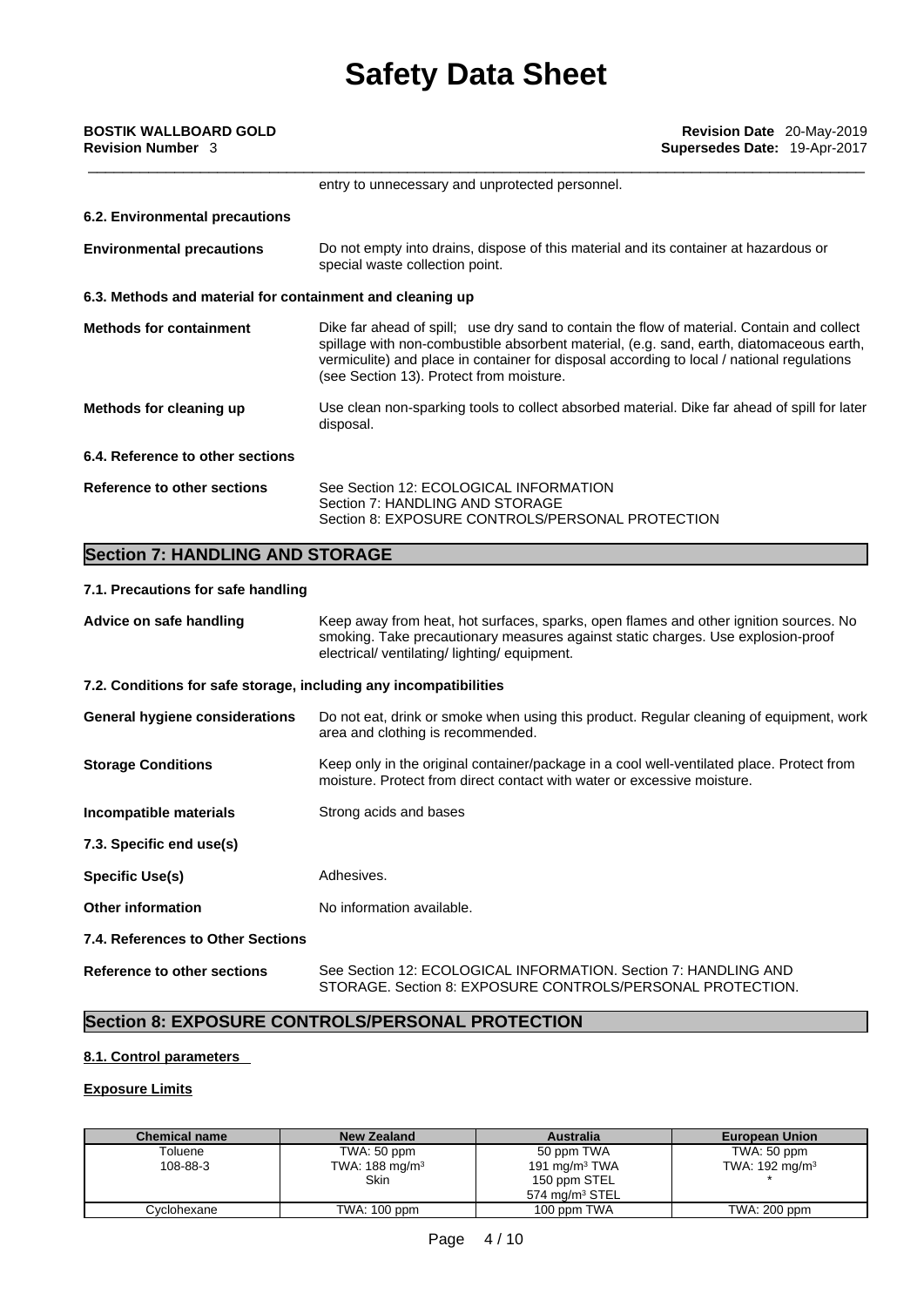# \_\_\_\_\_\_\_\_\_\_\_\_\_\_\_\_\_\_\_\_\_\_\_\_\_\_\_\_\_\_\_\_\_\_\_\_\_\_\_\_\_\_\_\_\_\_\_\_\_\_\_\_\_\_\_\_\_\_\_\_\_\_\_\_\_\_\_\_\_\_\_\_\_\_\_\_\_\_\_\_\_\_\_\_\_\_\_\_\_\_ **BOSTIK WALLBOARD GOLD Revision Date** 20-May-2019

## **Revision Number** 3 **Supersedes Date:** 19-Apr-2017

| 110-82-7                | TWA: $350 \text{ mg/m}^3$<br>STEL: 300 ppm<br>STEL: 1050 mg/m <sup>3</sup>       | $350 \text{ mg/m}^3$ TWA<br>300 ppm STEL<br>1050 $mq/m3$ STEL  | TWA: 700 mg/m <sup>3</sup>              |
|-------------------------|----------------------------------------------------------------------------------|----------------------------------------------------------------|-----------------------------------------|
| Zinc oxide<br>1314-13-2 | TWA: $10 \text{ mg/m}^3$<br>TWA: $3 \text{ mg/m}^3$<br>STEL: $10 \text{ mg/m}^3$ | 10 mg/m $3$ TWA<br>5 mg/m <sup>3</sup> TWA<br>10 mg/m $3$ STEL |                                         |
| Hexane<br>110-54-3      | TWA: 20 ppm<br>TWA: $72 \text{ mg/m}^3$                                          | 20 ppm TWA<br>72 mg/m <sup>3</sup> TWA                         | TWA: 20 ppm<br>TWA: $72 \text{ mg/m}^3$ |

| Chemical name | <b>ACGIH TLV</b>                   | <b>NIOSH IDLH</b>                     | <b>OSHA PEL</b>                     |
|---------------|------------------------------------|---------------------------------------|-------------------------------------|
| Toluene       | TWA: 20 ppm                        | IDLH: 500 ppm                         | TWA: 200 ppm                        |
| 108-88-3      |                                    | TWA: 100 ppm                          | Ceiling: 300 ppm                    |
|               |                                    | TWA: $375 \text{ mg/m}^3$             |                                     |
|               |                                    | STEL: 150 ppm                         |                                     |
|               |                                    | STEL: 560 mg/m <sup>3</sup>           |                                     |
| Cyclohexane   | <b>TWA: 100 ppm</b>                | <b>IDLH: 1300 ppm</b>                 | TWA: 300 ppm                        |
| 110-82-7      |                                    | TWA: 300 ppm                          | TWA: 1050 mg/m <sup>3</sup>         |
|               |                                    | TWA: $1050$ mg/m <sup>3</sup>         |                                     |
| Zinc oxide    | STEL: 10 $mq/m3$ respirable        | IDLH: $500 \text{ mg/m}^3$            | TWA: $5 \text{ mg/m}^3$ fume        |
| 1314-13-2     | particulate matter                 | Ceiling: $15 \text{ mg/m}^3$ dust     | TWA: $15 \text{ mg/m}^3$ total dust |
|               | TWA: $2 \text{ mg/m}^3$ respirable | TWA: $5 \text{ mg/m}^3$ dust and fume | TWA: 5 $mg/m3$ respirable fraction  |
|               | particulate matter                 | STEL: 10 mg/m <sup>3</sup> fume       |                                     |
| Hexane        | TWA: 50 ppm                        | <b>IDLH: 1100 ppm</b>                 | TWA: 500 ppm                        |
| 110-54-3      | $S^*$                              | TWA: 50 ppm                           | TWA: 1800 mg/m <sup>3</sup>         |
|               |                                    | TWA: $180 \text{ mg/m}^3$             |                                     |

| Derived No Effect Level (DNEL) |  | No information available |
|--------------------------------|--|--------------------------|
|--------------------------------|--|--------------------------|

**Predicted No Effect Concentration** No information available **(PNEC)** 

**OTHER INFORMATION** No information available

**8.2. Exposure controls** 

**Engineering controls** Ensure adequate ventilation, especially in confined areas.

**PPE - Personal Protection Equipment**

| <b>Eye/face protection</b>    | Wear safety glasses with side shields (or goggles).                                                                                                                                                                                                                      |
|-------------------------------|--------------------------------------------------------------------------------------------------------------------------------------------------------------------------------------------------------------------------------------------------------------------------|
| Skin and body protection      | Wear suitable protective clothing. No special technical protective measures are                                                                                                                                                                                          |
|                               | necessary under normal conditions.                                                                                                                                                                                                                                       |
| <b>Hand protection</b>        | Wear suitable chemical resistant gloves. The selection of suitable gloves does not only<br>depend on the material, but also on further marks of quality and various manufacturers.                                                                                       |
| <b>Respiratory protection</b> | No protective equipment is needed under normal use conditions. Respiratory protection<br>required in insufficiently ventilated working areas and during spraying. An air-fed mask,<br>or for short periods of work, a combination of professional filter is recommended. |
|                               | General hygiene considerations Do not eat, drink or smoke when using this product. Wash hands thoroughly after<br>handling. Avoid contact with skin, eyes or clothing. Take off contaminated clothing and<br>wash before reuse.                                          |
|                               |                                                                                                                                                                                                                                                                          |

**Environmental exposure controls** Do not allow into any sewer, on the ground or into any body of water.

### **Section 9: PHYSICAL AND CHEMICAL PROPERTIES**

### **9.1. Information on basic physical and chemical properties**

| Appearance                     | Liquid Very viscous      |
|--------------------------------|--------------------------|
| Color                          | Yellow                   |
| Odor                           | Solvent                  |
| <b>Odor Threshold</b>          | No information available |
| <b>Property</b>                | <b>Values</b>            |
| рH                             | No data available        |
| Malting naint / freezing naint | No doto ovojloblo        |

**Melting point / freezing point** No data available<br>**Boiling point / boiling range**  $\rightarrow$  50 °C **Boiling point / boiling range** 

**Property Values Remarks • Method Not applicable<br>Not applicable**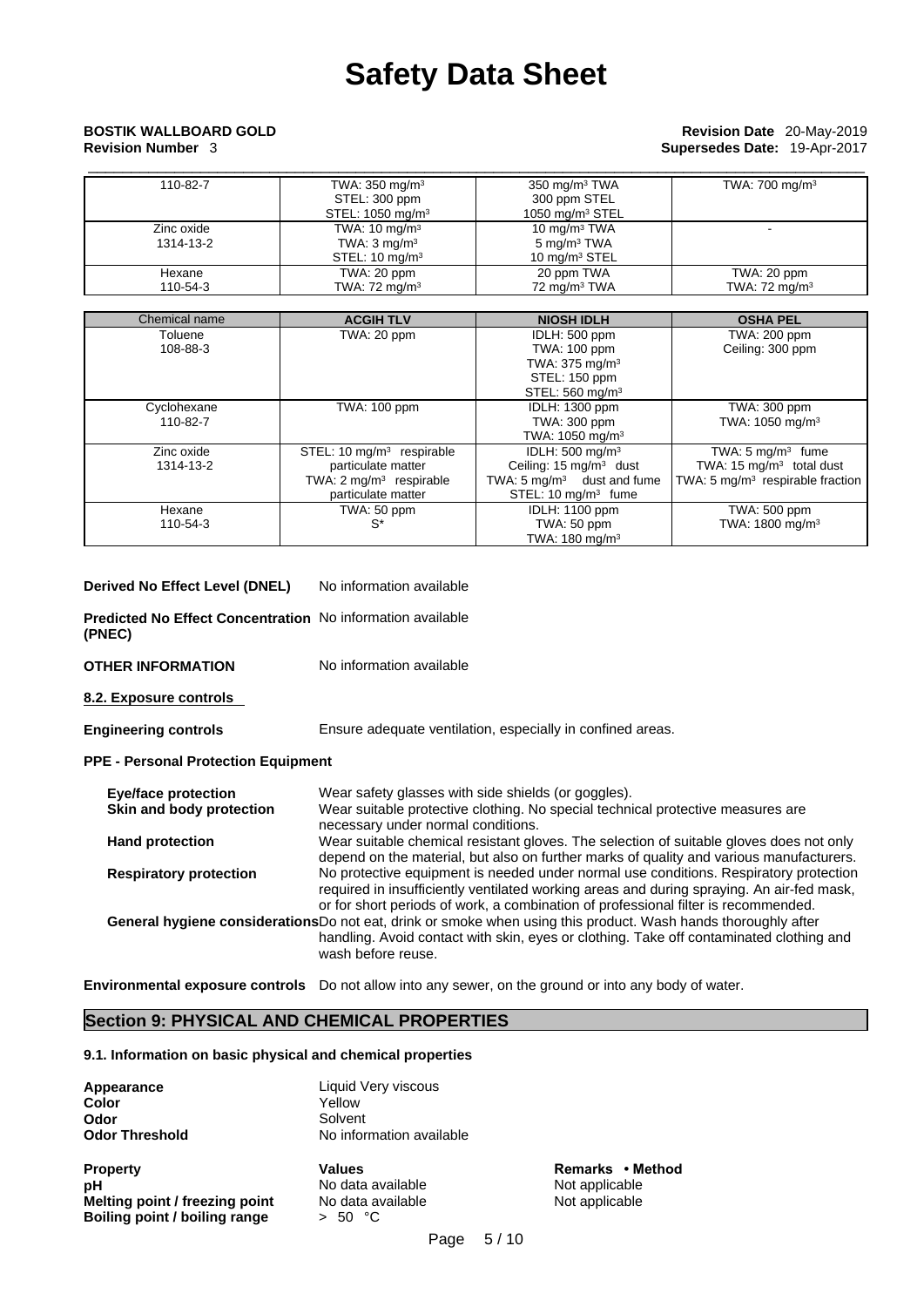| <b>BOSTIK WALLBOARD GOLD</b><br><b>Revision Number 3</b>         |                                                                |                 | Revision Date 20-May-2019<br>Supersedes Date: 19-Apr-2017 |
|------------------------------------------------------------------|----------------------------------------------------------------|-----------------|-----------------------------------------------------------|
| <b>Flash Point</b>                                               | $-20 °C$                                                       | CC (closed cup) |                                                           |
| <b>Evaporation Rate</b>                                          | No data available                                              |                 |                                                           |
| <b>Flammability (solid, gas)</b>                                 | No data available                                              |                 |                                                           |
| <b>Flammability Limit in Air</b>                                 |                                                                |                 |                                                           |
| Upper flammability or explosive 7.2                              |                                                                |                 |                                                           |
| limits                                                           |                                                                |                 |                                                           |
| Lower flammability or explosive 1.2                              |                                                                |                 |                                                           |
| <b>limits</b>                                                    |                                                                |                 |                                                           |
| <b>Vapor Pressure</b>                                            | No data available                                              |                 |                                                           |
| <b>Vapor Density</b>                                             | No data available                                              |                 |                                                           |
| <b>Relative Density</b>                                          | 0.99                                                           |                 |                                                           |
| <b>Water Solubility</b>                                          | Insoluble in water                                             |                 |                                                           |
| Solubility(ies)                                                  | No data available                                              |                 |                                                           |
| <b>Partition coefficient</b>                                     | No data available                                              |                 |                                                           |
| <b>Autoignition Temperature</b>                                  | No data available                                              |                 |                                                           |
| <b>Decomposition Temperature</b>                                 | No data available                                              |                 |                                                           |
|                                                                  | No data available                                              |                 |                                                           |
| <b>Kinematic Viscosity</b>                                       | No data available                                              |                 |                                                           |
| <b>Dynamic Viscosity</b>                                         |                                                                |                 |                                                           |
| <b>Explosive properties</b>                                      | No information available                                       |                 |                                                           |
| <b>Oxidizing properties</b>                                      | No information available                                       |                 |                                                           |
| 9.2. Other information                                           |                                                                |                 |                                                           |
| <b>Softening Point</b>                                           | No information available                                       |                 |                                                           |
| <b>Molecular Weight</b>                                          | No information available                                       |                 |                                                           |
| Solvent content (%)                                              | No information available                                       |                 |                                                           |
| Solid content (%)                                                | approx. 45                                                     |                 |                                                           |
| <b>Density</b>                                                   | $0.99$ g/cm <sup>3</sup>                                       |                 |                                                           |
| <b>Bulk Density</b>                                              | No information available                                       |                 |                                                           |
| VOC (volatile organic compound)                                  | $> 500$ g/L                                                    |                 |                                                           |
|                                                                  |                                                                |                 |                                                           |
| <b>Section 10: STABILITY AND REACTIVITY</b>                      |                                                                |                 |                                                           |
| 10.1. Reactivity                                                 |                                                                |                 |                                                           |
| <b>Reactivity</b>                                                | Stable under recommended storage conditions.                   |                 |                                                           |
|                                                                  |                                                                |                 |                                                           |
| 10.2. Chemical stability                                         |                                                                |                 |                                                           |
| <b>Stability</b>                                                 | Stable under recommended storage conditions                    |                 |                                                           |
| 10.3. Possibility of hazardous reactions                         |                                                                |                 |                                                           |
| Possibility of hazardous reactions None under normal processing. |                                                                |                 |                                                           |
| <b>Hazardous Polymerization</b>                                  | None under normal processing.                                  |                 |                                                           |
| 10.4. Conditions to avoid                                        |                                                                |                 |                                                           |
| <b>Conditions to avoid</b>                                       | Keep away from heat, sparks and flames. Protect from moisture. |                 |                                                           |
|                                                                  |                                                                |                 |                                                           |

**10.5. Incompatible materials**

**Incompatible materials** Strong acids and bases.

**10.6. Hazardous decomposition products** 

**Hazardous decomposition** Carbon oxides.

**products** 

### **Section 11: TOXICOLOGY INFORMATION**

### **11.1. Information on toxicological effects**

**Acute Toxicity**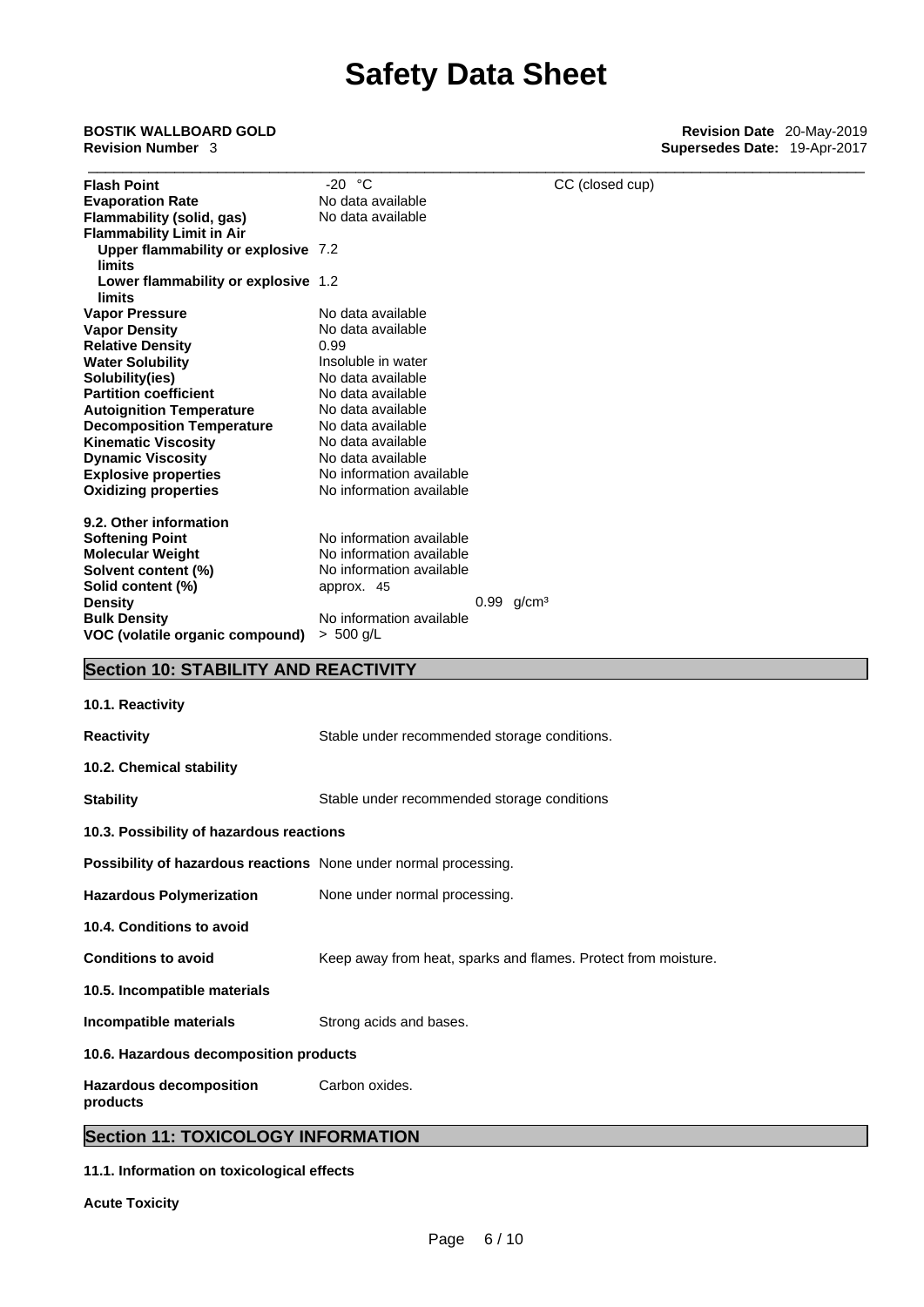| <b>Product Information</b> | Product does not present an acute toxicity hazard based on known or supplied<br>information. |
|----------------------------|----------------------------------------------------------------------------------------------|
| <b>Inhalation</b>          | No data available.                                                                           |
| Eye contact                | No data available.                                                                           |
| <b>Skin contact</b>        | No data available.                                                                           |
| <b>Ingestion</b>           | No data available.                                                                           |

### **Numerical measures of toxicity**

### **Unknown acute toxicity**

13.69647 % of the mixture consists of ingredient(s) of unknown acute oral toxicity

25.57901 % of the mixture consists of ingredient(s) of unknown acute dermal toxicity

23.82947 % of the mixture consists of ingredient(s) of unknown acute inhalation toxicity (gas)

24.90797 % of the mixture consists of ingredient(s) of unknown acute inhalation toxicity (vapor)

24.90797 % of the mixture consists of ingredient(s) of unknown acute inhalation toxicity (dust/mist)

### **Component Information**

| <b>Chemical name</b>          | Oral LD50             | <b>Dermal LD50</b>                       | <b>Inhalation LC50</b>  |
|-------------------------------|-----------------------|------------------------------------------|-------------------------|
| Toluene<br>108-88-3           | $= 5580$ mg/kg (Rat)  | $= 12000$ mg/kg (Rabbit)                 | $>$ 20 mg/L (Rat) 4 h   |
| Cyclohexane<br>110-82-7       | $= 12705$ mg/kg (Rat) | > 2000 mg/kg (<br>(Rabbit)               | $> 9500$ ppm (Rat) 4 h  |
| Zinc oxide<br>1314-13-2       | $> 5000$ mg/kg (Rat)  | LD50 >2000 mg/Kg (Rat) (OECD<br>402)     | $LC50$ (4h) $>5.7$ mg/l |
| Tall oil rosin<br>8052-10-6   | $= 7600$ mg/kg (Rat)  |                                          |                         |
| Hexane<br>110-54-3            | $= 25$ g/kg (Rat)     | $=$ 3000 mg/kg (Rabbit)                  | $= 48000$ ppm (Rat) 4 h |
| 4-tert-Butylphenol<br>98-54-4 | $= 4000$ mg/kg (Rat)  | LD50 $>$ 5000 mg/kg (rabbit)<br>OECD 402 |                         |

### **Delayed and immediate effects as well as chronic effects from short and long-term exposure**

| <b>Skin corrosion/irritation</b>  | No information available.                                                            |
|-----------------------------------|--------------------------------------------------------------------------------------|
| Serious eye damage/eye irritation | No information available.                                                            |
| <b>Sensitization</b>              | No information available.                                                            |
| Germ cell mutagenicity            | No information available.                                                            |
| <b>Reproductive toxicity</b>      | Product is or contains a chemical which is a known or suspected reproductive hazard. |
| <b>STOT - single exposure</b>     | No information available.                                                            |
| STOT - repeated exposure          | No information available.                                                            |
| <b>Target Organ Effects</b>       | liver, Eyes, kidney, blood, retina, Skin.                                            |
| <b>Aspiration hazard</b>          | No information available.                                                            |
| Carcinogenicity                   | No information available.                                                            |

| <b>Chemical name</b>                  | <b>IARC</b>                                                                                    | China | Japan |
|---------------------------------------|------------------------------------------------------------------------------------------------|-------|-------|
| Toluene                               | Group 3                                                                                        |       |       |
| <b>IARC</b> (International Agency for | Group 3 - Not Classifiable as to Carcinogenicity in Humans Group 2B - Possibly Carcinogenic to |       |       |
| <b>Research on Cancer)</b>            | Humans                                                                                         |       |       |

### **Section 12: ECOLOGICAL INFORMATION**

### **12.1. Toxicity**

### **Ecotoxicity**

### **Product Information**

Toxic to aquatic life with long lasting effects. Toxic to aquatic life. Harmful to aquatic life with long lasting effects.

### **Component Information**

Data obtained on the component(s) include

| <b>Chemical name</b> | Algae/aguatic plants                       | <b>Fish</b>                        | Crustacea                                                                                        |
|----------------------|--------------------------------------------|------------------------------------|--------------------------------------------------------------------------------------------------|
| 'oluene              | - - - - - -<br>12.5 ma/L<br>$\sim$<br>-vuu | C50 96<br>7.81<br>$5.89 -$<br>ma/L | <b>FOLD</b><br>(48h.<br>Daphnia<br>1.5ma/L<br>$\sim$<br>$\overline{\phantom{0}}$<br>---<br>LUJU. |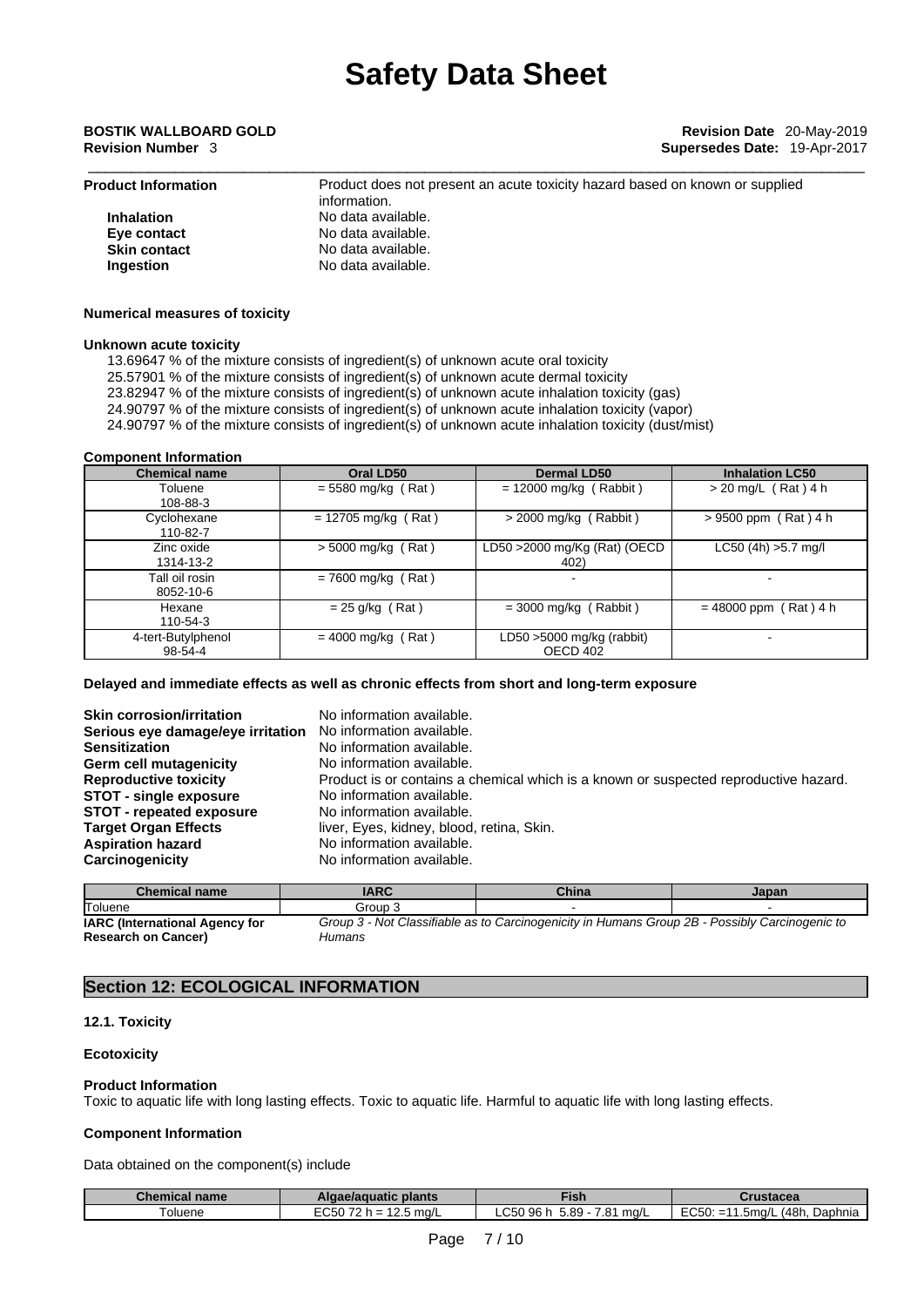### \_\_\_\_\_\_\_\_\_\_\_\_\_\_\_\_\_\_\_\_\_\_\_\_\_\_\_\_\_\_\_\_\_\_\_\_\_\_\_\_\_\_\_\_\_\_\_\_\_\_\_\_\_\_\_\_\_\_\_\_\_\_\_\_\_\_\_\_\_\_\_\_\_\_\_\_\_\_\_\_\_\_\_\_\_\_\_\_\_\_ **BOSTIK WALLBOARD GOLD Revision Date** 20-May-2019 **Revision Number** 3 **Supersedes Date:** 19-Apr-2017

| 108-88-3                      | (Pseudokirchneriella subcapitata)                             | (Oncorhynchus mykiss)<br>flow-through) LC50 96 h = $5.8$<br>mg/L (Oncorhynchus mykiss<br>semi-static)                                                                                                                          | magna) EC50: 5.46 - 9.83mg/L<br>(48h, Daphnia magna)                                |
|-------------------------------|---------------------------------------------------------------|--------------------------------------------------------------------------------------------------------------------------------------------------------------------------------------------------------------------------------|-------------------------------------------------------------------------------------|
| Cyclohexane<br>110-82-7       | EC50 72 h $> 9.3$ mg/L<br>(Pseudokirchnerella subcapitata)    | LC50: 3.96 - 5.18mg/L (96h,<br>Pimephales promelas) LC50:<br>24.99 - 44.69mg/L (96h, Lepomis<br>macrochirus) LC50: 23.03 -<br>42.07mg/L (96h, Pimephales<br>promelas) LC50: 48.87 -<br>68.76mg/L (96h, Poecilia<br>reticulata) | EC50: >400mg/L (24h, Daphnia<br>magna)                                              |
| Zinc oxide<br>1314-13-2       | LC 50 (72Hr) 0.136 mg/L                                       | LC50 (96h) = $0.7$ mg/L Fish (Danio<br>rerio)                                                                                                                                                                                  | LC 50 (48Hr) = $0.5$ mg/l<br>(Ceriodaphnia dubia)                                   |
| Tall oil rosin<br>8052-10-6   | EC50: 185 - 217mg/L (72h,<br>Pseudokirchneriella subcapitata) | LC50: 100 - 200mg/L (96h,<br>Brachydanio rerio)                                                                                                                                                                                | EC50: 238 - 479mg/L (48h,<br>Daphnia magna)                                         |
| Hexane<br>110-54-3            |                                                               | LC50: 2.1 - 2.98mg/L (96h,<br>Pimephales promelas)                                                                                                                                                                             | EC50: >1000mg/L (24h, Daphnia)<br>magna)                                            |
| 4-tert-Butylphenol<br>98-54-4 | $EC50: = 11.2$ mg/L (72h,<br>Desmodesmus subspicatus)         | LC50: =6.9mg/L (96h, Cyprinus<br>carpio) LC50: 4.71 - 5.62mg/L<br>(96h, Pimephales promelas)                                                                                                                                   | EC50: 3.4 - 4.5mg/L (48h, Daphnia)<br>magna) EC50: =3.9mg/L (48h,<br>Daphnia magna) |

### **12.2. Persistence and degradability**

No information available.

| <b>Component Information</b> |                      |       |                             |  |
|------------------------------|----------------------|-------|-----------------------------|--|
| Zinc oxide (1314-13-2)       |                      |       |                             |  |
| <b>Method</b>                | <b>Exposure time</b> | Value | <b>Results</b>              |  |
|                              |                      |       | The methods for determining |  |
|                              |                      |       | biodegradability are not    |  |
|                              |                      |       | applicable to inorganic     |  |
|                              |                      |       | <b>Isubstances</b>          |  |

### **12.3. Bioaccumulative potential**

No information available.

| <b>Chemical name</b>          | <b>Partition coefficient</b> | <b>Bioconcentration factor (BCF)</b> |
|-------------------------------|------------------------------|--------------------------------------|
| Toluene<br>108-88-3           | 2.7                          |                                      |
| Cyclohexane<br>110-82-7       | 3.44                         | 167                                  |
| Tall oil rosin<br>8052-10-6   | 3.6                          |                                      |
| 4-tert-Butylphenol<br>98-54-4 | 2.44                         | 240                                  |

### **12.4. Mobility in soil**

No information available.

### **12.5. Results of PBT and vPvB assessment**

The components in this formulation do not meet the criteria for classification as PBT or vPvB.

| <b>Chemical name</b>    | <b>PBT and vPvB assessment</b>                          |
|-------------------------|---------------------------------------------------------|
| Toluene                 | The substance is not PBT / vPvB PBT assessment does not |
| 108-88-3                | apply                                                   |
| Cyclohexane<br>110-82-7 | The substance is not PBT / vPvB                         |
| Zinc oxide              | The substance is not PBT / vPvB PBT assessment does not |
| 1314-13-2               | apply                                                   |
| Hexane<br>110-54-3      | The substance is not PBT / vPvB                         |
| 4-tert-Butylphenol      | The substance is not PBT / vPvB PBT assessment does not |
| 98-54-4                 | apply                                                   |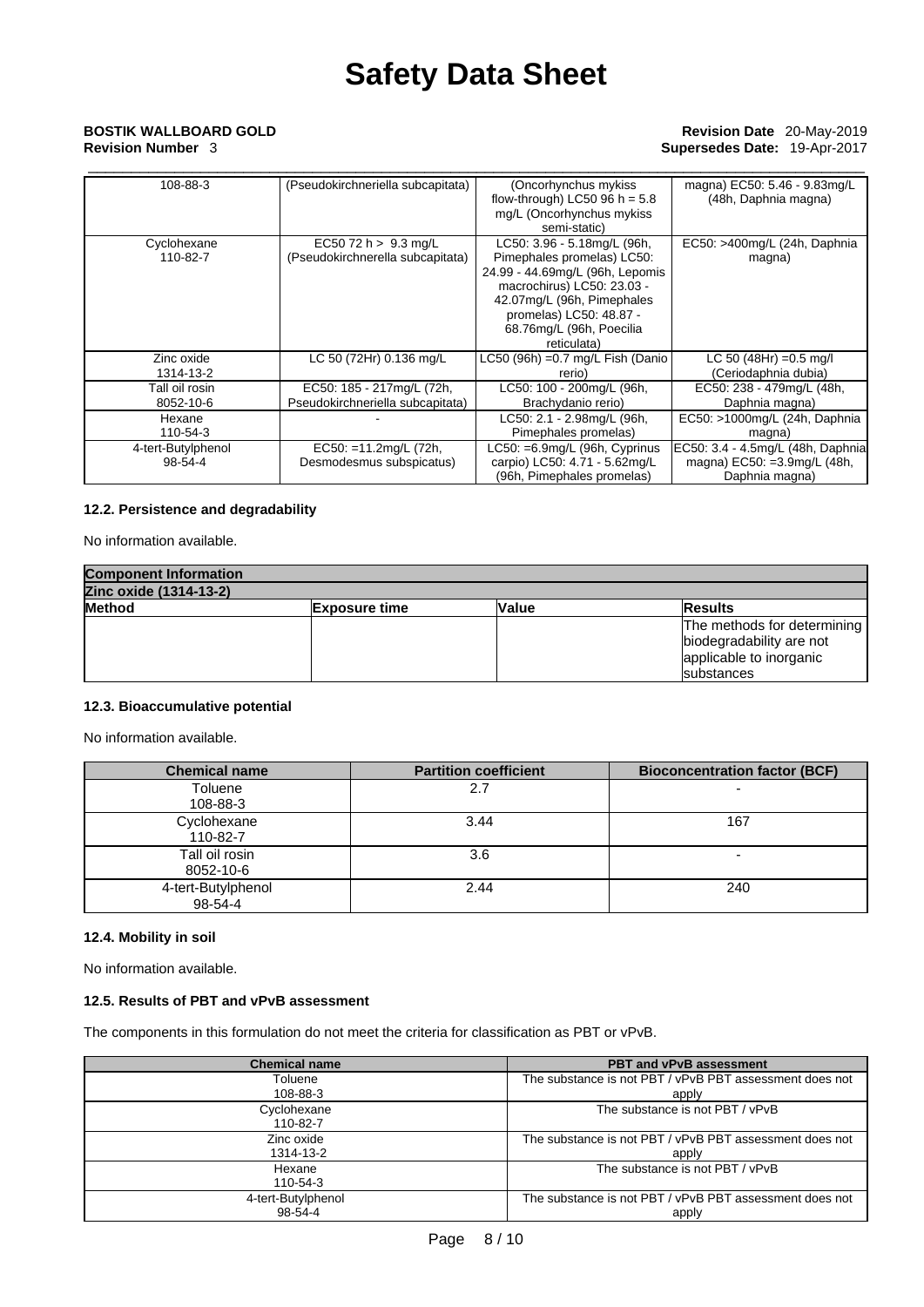### **12.6. Other adverse effects**

No information available.

**Endocrine Disruptor**

**Information**

| Chemical name      | <b>EU - Endocrine Disrupters</b><br><b>Candidate List</b> | <b>EU - Endocrine Disruptors -</b><br><b>Evaluated Substances</b> | <b>Endocrine disrupting potential</b> |
|--------------------|-----------------------------------------------------------|-------------------------------------------------------------------|---------------------------------------|
| 4-tert-Butylphenol | Group II Chemical                                         |                                                                   |                                       |

### **Section 13: DISPOSAL CONSIDERATIONS**

.

### **13.1. Waste treatment methods**

| Waste from residues/unused | Disposal should be in accordance with applicable regional, national and local laws and |
|----------------------------|----------------------------------------------------------------------------------------|
| products                   | regulations.                                                                           |
| Contaminated packaging     | Improper disposal or reuse of this container may be dangerous and illegal.             |

## **Section 14: TRANSPORT INFORMATION**

| <b>IMDG</b><br><b>UN Number</b><br><b>Proper Shipping Name</b><br>Transport hazard class(es)<br><b>Packing Group</b><br><b>Marine Pollutant</b><br>EmS-No.<br><b>Special Provisions</b><br><b>Limited Quantity (LQ)</b><br><b>Description</b>       | <b>UN1133</b><br>Adhesives<br>3<br>Ш<br><b>Np</b><br>$F-E$ , S-D<br>223, 955<br>5L<br>UN1133, Adhesives, 3, III, (-20°C c.c.) |
|-----------------------------------------------------------------------------------------------------------------------------------------------------------------------------------------------------------------------------------------------------|-------------------------------------------------------------------------------------------------------------------------------|
| <b>IATA</b><br><b>UN Number</b><br><b>Proper Shipping Name</b><br>Transport hazard class(es)<br><b>Packing Group</b><br><b>ERG Code</b><br><b>Limited Quantity (LQ)</b><br><b>Special Provisions</b><br><b>Description</b>                          | <b>UN1133</b><br>Adhesives<br>3<br>Ш<br>3L<br>10 <sub>L</sub><br>A3<br>UN1133, Adhesives, 3, III                              |
| <b>ADR</b><br><b>UN Number</b><br><b>Proper Shipping Name</b><br>Transport hazard class(es)<br>Labels<br><b>Packing Group</b><br><b>Description</b><br><b>Limited Quantity (LQ)</b><br><b>Classification Code</b><br><b>Tunnel Restriction Code</b> | <b>UN1133</b><br>Adhesives<br>3<br>3<br>Ш<br>UN1133, Adhesives, 3, III, (D/E)<br>5 L<br>F <sub>1</sub><br>(D/E)               |

### **Section 15: REGULATORY INFORMATION**

### **National Regulations**

### **Section 16: OTHER INFORMATION**

*Chronic Hazard Star Legend \* = Chronic Health Hazard*